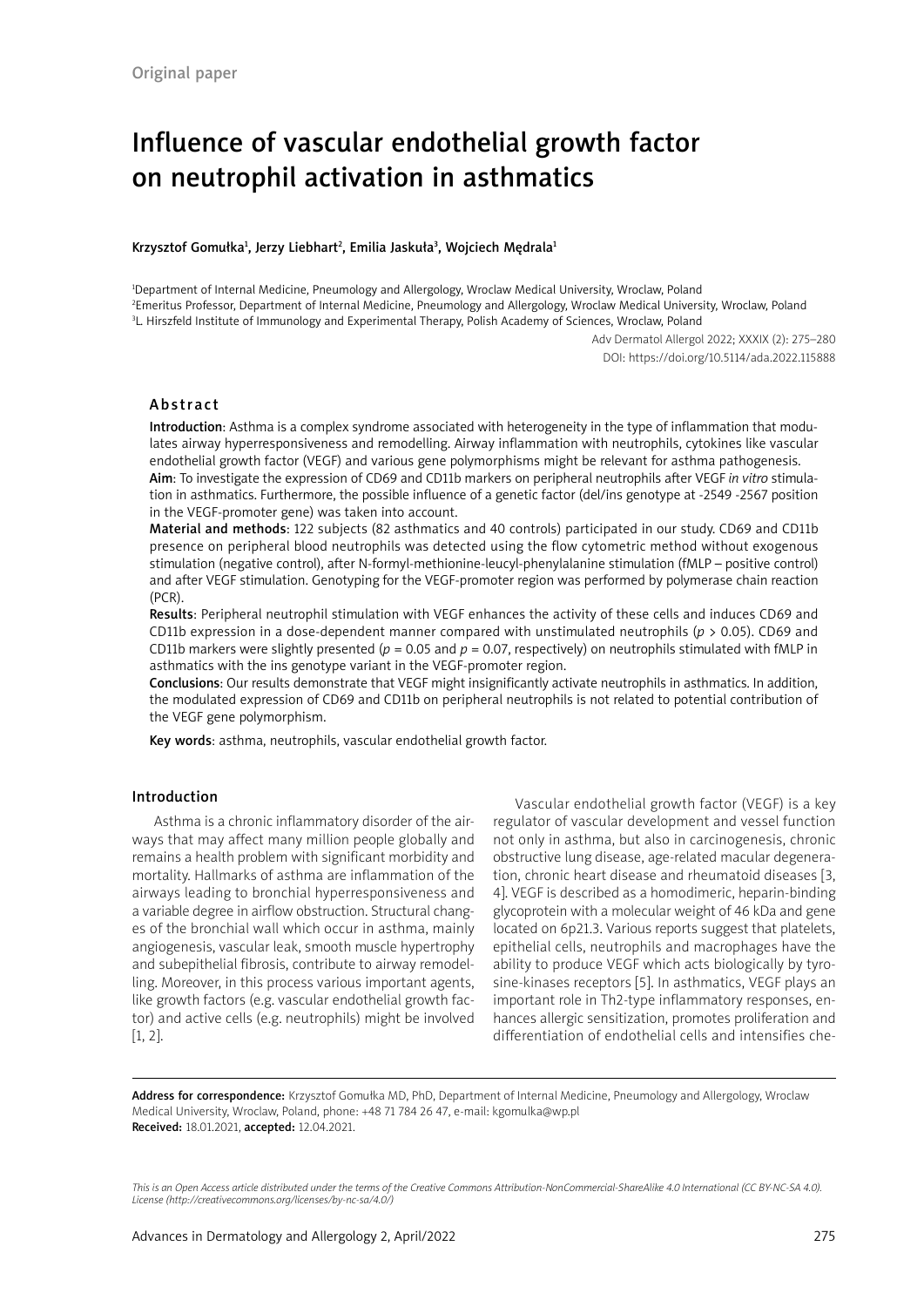motaxis of monocytes and eosinophils. VEGF-inhibitors and VEGF-receptors' blockers might be a new therapeutic approach to control chronic airway inflammation and vascular remodelling [6, 7].

Neutrophil granulocytes are responsible for immune reactions during host-pathogen interaction and can react with various defence strategies like apoptosis, degranulation, phagocytosis and form neutrophil extracellular traps (NETs). Neutrophils mature in the bone marrow, next are released into the blood stream and may be stored in a marginal pool on blood vessel walls with a short lifespan with circulating half-lives of approximately 4–19 h [8]. Cells transmigration through the endothelium and basal membrane of blood vessels is guided by chemotactic agents such as bacterial components (N-formyl-methionine-leucyl-phenylalanine; fMLP), complement factors or chemokines [9]. Moreover, neutrophil-derived cytokines can be involved in the angiogenesis process – a potential role of VEGF, fibroblast growth factor 2 (FGF2), angiopoietin 1 (Ang1) and interleukin 17 (IL-17) remains to be elucidated [10]. Nevertheless, these mechanisms (transmigration and cytokine release) also can lead to destruction of healthy surrounding tissue what can explain the twosided role of neutrophils in diseases, among others in asthma. Neutrophilic component is closely implicated in the underlying pathophysiology of severe, corticosteroid and refractory asthma and airway neutrophils might be characteristically elevated in asthma exacerbations. It is considered that neutrophil protease-mediated activation of airway epithelial cells and goblet cell degranulation in combination with neutrophil-mediated oxidative stress are possible mechanisms by which these cells decrease lung function in asthmatics [11]. Undoubtedly neutrophils are a heterogeneous cell population and a more precise phenotyping would help delineate different subtypes of asthma [12]. Detection of activated neutrophils by indication of different protein markers on the membrane using the flow cytometry might be a useful diagnostic tool.

# Aim

In the present study, we investigated the expression of CD69 and CD11b markers on peripheral neutrophils unstimulated, after fMLP stimulation and after VEGF *in vitro* stimulation in patients with asthma. Furthermore, the possible influence of a genetic factor (del/ins genotype at -2549 -2567 position in the promoter of the VEGF gene) was taken into account. In the current literature, there are no data about this phenomenon.

## Material and methods

## Examined groups

The study population included a total number of 122 participants (aged from 20 to 70 years (mean ± SD: 50.56 ±12.57); 42 (34.43%) males) who gave written and informed consent for participation. In this group, 82 patients (aged from 23 to 69 years (mean  $\pm$  SD: 51.92  $\pm$ 12.17); 28 (34.15%) males) had a diagnosis of asthma according to criteria defined in The Global Initiative for Asthma (GINA) report [13]. Among asthmatics, 64 patients (78.05%) were treated with inhaled corticosteroids, 66 (80.49%) patients used long-acting  $\beta$ -mimetics and everyone (100%) declared to use short-acting b-mimetics. None of asthmatics used systemic corticosteroids during the study. The control group consisted of 40 subjects (aged from 20 to 70 years (mean ± SD: 47.95 ±13.66); 14 (35%) males) who were healthy, without positive medical history toward allergy or chronic pulmonary disease. This study was conducted in accordance with the Declaration of Helsinki and was approved by the Ethics Committee at the Wroclaw Medical University, Poland.

## Flow cytometric analysis

Peripheral blood neutrophils were suspended in medium (non-stimulated negative control – patient background: Pb), N-Formylmethionyl-leucyl-phenylalanine (fMLP in concentration of  $10^{-6}$  M – positive control: Pc) or VEGF (two samples in concentration: 250 ng/ml and 500 ng/ml – selected experimentally). All samples contained 100 µl blood taken to the 4.5 ml tubes with lithium heparin (Sarstedt AG & Co., Nümbrecht, Germany) and 100 µl RPMI-1640 Medium (Institute of Immunology and Experimental Therapy, Wroclaw, Poland), fMLP (Institute of Immunology and Experimental Therapy, Wroclaw, Poland) or VEGF (BD Biosciences Pharmingen, San Diego, USA). Samples were incubated in the atmosphere supplemented with 5% CO<sub>2</sub> at 37°C for 60 min (Incubator ASSAB, Stockholm, Sweden). Then, 20 µl of edentate disodium EDTA (BD Biosciences Pharmingen, San Diego, USA) was added and samples were centrifuged at 1600 rev/min for 10 min. In the next step, the supernatant was removed, 100 µl of PBS (Institute of Immunology and Experimental Therapy, Wroclaw, Poland) with 1% bovine serum albumin (Sigma-Aldrich, St. Louis, USA) and 10 µl of anti-CD69 and anti-CD11b (Immunotech S.A.S., Marseille, France) were added and incubated in the darkness in 25°C for 30 min. After incubation, 2 µl fluid for the cell's lysis (BD Biosciences Pharmingen, San Diego, USA) was added and after 10 min. at room temperature the samples were centrifuged at 1600 rev/min for 5 min. Afterwards, the supernatant was removed and to each sample 3 ml of PBS was added and centrifuged 5 min at room temperature at 1600 rev/min. To preserve the cells, 200 µl of PBS with 1.5% paraformaldehyde (Sigma-Aldrich, St. Louis, USA) was added. From each examined sample, cells were collected using a FACScan flow cytometer (Becton Dickinson, San Diego, USA). Briefly, to detect whether the cell antigen CD69 and CD11b expression on neutrophils surface was induced, specific fluorescence of the active neutrophils population was identified. The obtained results were further analysed as median with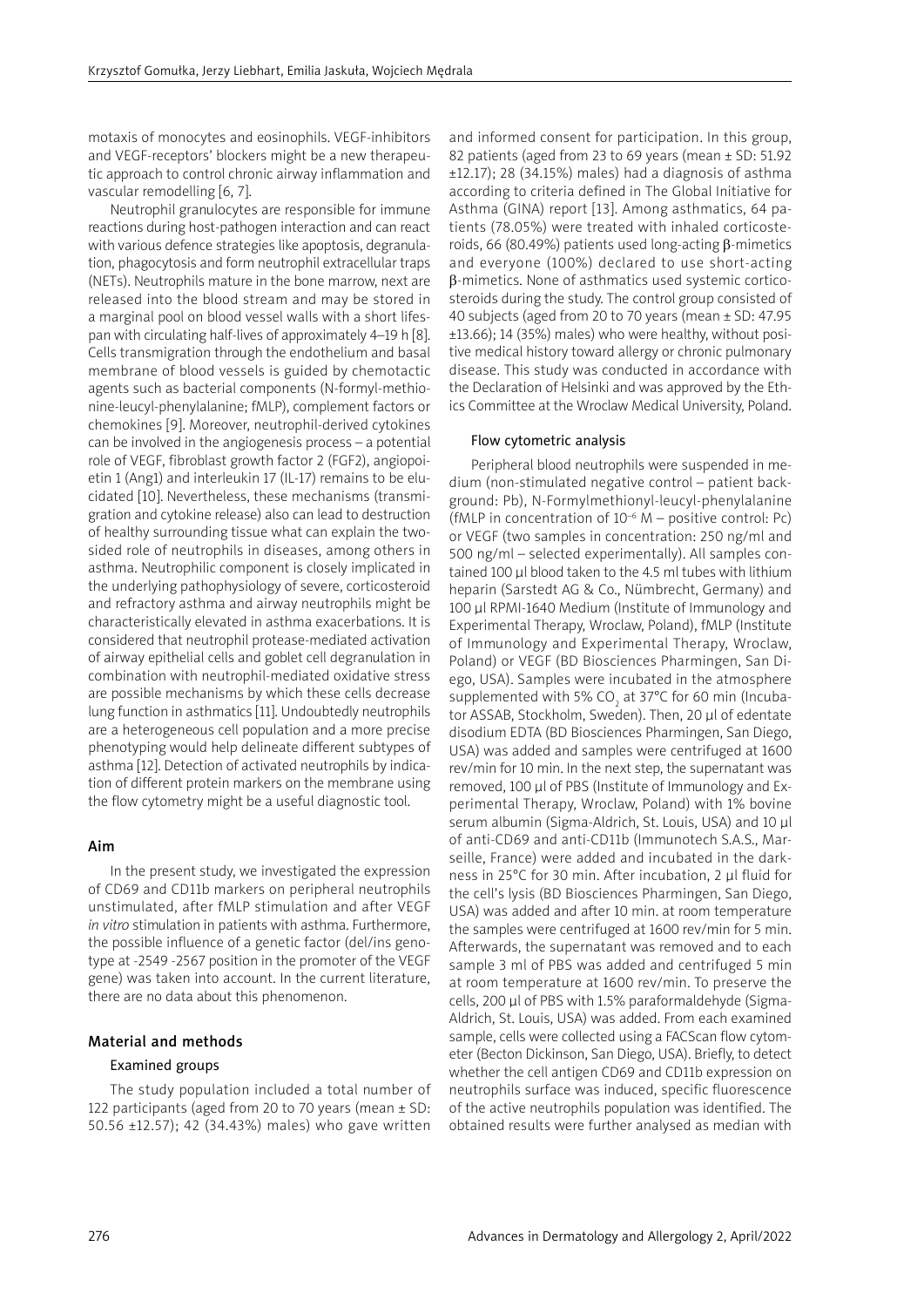| Base                                   | <b>Asthmatics</b>          | Controls                    | <b>Asthmatics</b><br>del phenotype | <b>Asthmatics</b><br>ins phenotype | Controls<br>del phenotype   | Controls<br>ins phenotype        |
|----------------------------------------|----------------------------|-----------------------------|------------------------------------|------------------------------------|-----------------------------|----------------------------------|
| CD69 expression:                       |                            |                             |                                    |                                    |                             |                                  |
| Patient<br>background<br>(Pb – medium) | 257.62<br>(15.34; 516.12)  | 225.22<br>(92.00; 514.46)   | 233.32<br>(66.35; 516.12)          | 295.59<br>(15.34; 439.21)          | 221.99<br>(94.03; 514.46)   | 233.51<br>(92.00; 401.92)        |
| Positive control                       | 389.52                     | 364.99                      | 379.47                             | 410.50                             | 380.22                      | 345.55                           |
| $(Pc - fMLP)$                          | (54.98; 552.03)            | (160.92; 516.83)            | (168.87; 552.03)                   | $(54.98; 534.75)^*$                | (261.94; 514.85)            | $(160.92; 516.83)^*$             |
| <b>VEGF</b>                            | 287.15                     | 252.24                      | 284.870                            | 304.52                             | 243.46                      | 263.45                           |
| $(250 \text{ ng/ml})$                  | (15.41; 543.36)            | (112.72; 540.73)            | (80.76; 543.36)                    | (15.41; 408.47)                    | (115.31; 456.35)            | (112.72; 540.73)                 |
| VEGF                                   | 315.36                     | 301.32                      | 321.73                             | 295.70                             | 299.51                      | 303.19                           |
| (500 ng/ml)                            | (15.06; 514.96)            | (105.35; 675.53)            | (99.28; 514.96)                    | (15.06; 430.47)                    | (105.35; 483.37)            | (133.51; 675.53)                 |
| CD11b expression:                      |                            |                             |                                    |                                    |                             |                                  |
| Patient<br>background<br>(Pb – medium) | 663.93<br>(24.81; 1400.52) | 567.510<br>(172.75; 1433.9) | 233.32<br>(66.35; 516.12)          | 785.41<br>(24.81; 1200.06)         | 567.51<br>(196.23; 1433.96) | 603.54<br>(172.75; 1245.45)      |
| Positive control                       | 1158.05                    | 1075.53                     | 379.47                             | 1214.66                            | 1095.08                     | 1063.79                          |
| $(Pc - fMLP)$                          | (150.44; 1687.93)          | (458.27; 1562.52)           | (168.87; 552.03)                   | $(150.44; 1588.16)$ <sup>†</sup>   | (722.37; 1492.72)           | $(458.27; 1562.52)$ <sup>†</sup> |
| <b>VEGF</b>                            | 787.38                     | 722.23                      | 284.87                             | 827.59                             | 722.23                      | 725.01                           |
| (250 ng/ml)                            | (10.17; 1571.58)           | (229.79; 1505.81)           | (80.76; 543.36)                    | (21.72; 1190.77)                   | (229.95; 1268.37)           | (229.79; 1505.81)                |
| <b>VEGF</b>                            | 865.06                     | 818.21                      | 321.73                             | 840.59                             | 798.88                      | 818.21                           |
| (500 ng/ml)                            | (21.72; 1433.59)           | (306.25; 1895.62)           | (99.28; 514.96)                    | (21.72; 1190.77)                   | (315.48; 1408.68)           | (306.25; 1895.62)                |

Table 1. CD69 and CD11b expression on neutrophils in examined groups - values shown as a specific fluorescence (Me (min.; max.))

*\*p = 0.05, †p = 0.07, Me – median, min. – minimum, max. – maximum, fMLP – N-formylmethionyl-leucyl-phenylalanine, del/ins – deletion/insertion, VEGF – vascular endothelial growth factor.*

minimum and maximum values (Me (min.; max.)) of samples intensity (Tables 1). Findings were presented (Figures 1 A, B) as Stimulation index (SI), which is the quotient of fluorescence intensity after stimulation to fluorescence intensity of the primary sample without exogenous stimulation (negative control). Procedures of neutrophils identification described above were coincident with a widely accepted method [14].

## DNA isolation

The isolation kit (QiAamp DNA Blood Mini kit, Syngen Biotech, Wroclaw, Poland) was used for DNA isolation from peripheral blood lymphocytes according to the manufacturer's instructions.

# VEGF genotyping

All patients were genotyped by polymerase chain reaction (PCR) for the verification of addition or loss of 18-bp at -2549 -2567 position in the promoter of VEGF gene – the protocol by Lachheb *et al.* [15] was used. First, the concentration of isolated DNA and its purity were identified using a spectrophotometer (NanoDrop, Thermo Fisher Scientific). In the next step, the PCR mixture was prepared (total volume 25 µl) – it contained 100 ng of genomic DNA, 1× Taq Buffer, 0.5 mmol/l of nucleotide, 3 pmol of suitable starter, and 0.5 U of Taq-DNA polymerase (Taq DNA Polimeraza E2500-02 – 5000u, EURx); the final concentration of MgCl $_{_{2}}$  was up to 4 mmol/l. The PCR comprised an initial denaturation step (95ºC for 15 min), then 35 cycles (95ºC for 30 s), primer annealing (54ºC for 30 s and 72ºC for 30 s), and the final extension step (72ºC for 10 min). The primers were as follows: forward 5'-CCTGGAGC-GTTTTGGTTAAA-3' and reverse 5'-ATATAGGAAGCAGCTG-GAA-3' (DNA primers, Polgen). Then, the PCR products underwent electrophoresis in agarose gel stained with ethidium bromide. DNA in the form of strips was visible by fluorescence under a UV light transilluminator. The obtained fragment sizes were 216 bp (18-bp deletion) and 234 bp (18-bp insertion). After genotyping, all participants were divided into two cohorts: del (deletion: no mutation – genetic variant del/del; asthmatics vs control: 61 vs 22 participants) and ins (insertion: mutation – genetic variants ins/ins or ins/del; asthmatics vs control: 21 vs 18 participants).

## Statistical analysis

All statistics were calculated by using Statistica Software Package, version 10 (Polish version; StatSoft, Poland). Comparisons between groups were performed using Kruskal-Wallis ANOVA test. A *p*-value of less than 0.05 was considered statistically significant.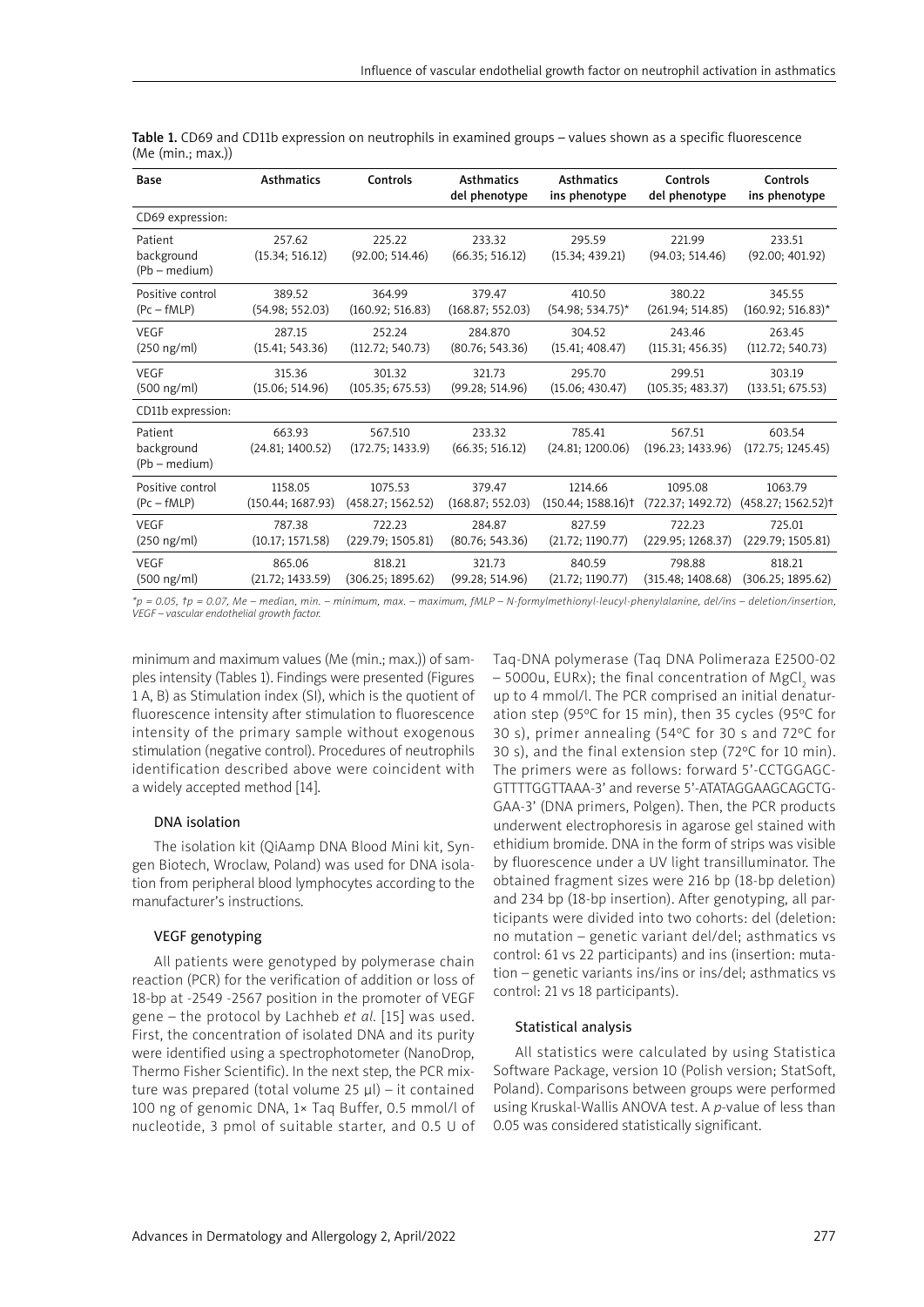

Figure 1. A – CD69 expression on neutrophils in examined groups – values shown as a Stimulation Index (SI). B – CD11b expression on neutrophils in examined groups – values shown as a Stimulation Index (SI)

## Results

To determine the expression of surface markers CD69 and CD11b, peripheral blood neutrophils collected from asthmatics and controls were incubated in:

1. Medium (negative control)

Freshly isolated neutrophils displayed CD69 and CD11b but culture in medium alone had a little effect on their expression. The median specific fluorescence of active CD69+ and CD11b+ neutrophils was at a comparable level in all tested participants and this difference was not statistically significant (*p* > 0.05). Besides, genetic variants del/ins at -2549 -2567 position in the promoter of the VEGF gene did not have an influence on active CD69<sup>+</sup> and CD11b<sup>+</sup> neutrophils ( $p > 0.05$ ) either in asthmatics or in controls.

2. fMLP (positive control)

Neutrophils incubation in fMLP intensified expression of CD69 and CD11b – the stimulation index was raised. The median specific fluorescence of active CD69+ and CD11b<sup>+</sup> neutrophils was at a similar level in asthmatics and controls and this difference was not statistically significant ( $p > 0.05$ ). Additionally, in asthmatics with ins genotype, the level of active CD69<sup>+</sup> and CD11b<sup>+</sup> neutrophils was higher than in controls with ins genotype and these results were on the edge of statistical significance  $(p = 0.05$  and  $p = 0.07$ , respectively).

3. VEGF (experimentally established concentration – 250 ng/ml and 500 ng/ml)

To explore whether CD69 and CD11b expression could be induced by different VEGF concentrations, neutrophils were incubated with this cytokine for 30 min. There was a dose-dependent induction of these markers' expression by VEGF – stimulation index was increased for concentration 250 ng/ml and even more for concentration 500 ng/ml. The median specific fluorescence of active CD69+ and

CD11b<sup>+</sup> neutrophils was at a similar level in asthmatics and controls and this difference was not statistically significant (*p* > 0.05). Moreover, this difference remained statistically insignificant taking into account the division into del and ins after genotyping among examined groups.

#### Discussion

The characteristic issues of inflammation observed in asthma includes activated eosinophils, mast cells, increased numbers of natural killer T cells (NKT), T helper lymphocytes (Th2 and Th17) and neutrophils. Each of these cell populations is able to release inflammatory mediators, contributing to symptoms, remodelling process or enhancing resistance to treatment with steroids. Over one hundred mediators are recognized to be involved in the complex airway inflammatory response in asthmatics. The clinical value of measurement of activated cells combining with other markers of airway inflammation may lead to more accurate assessments of the disease stage, clinical phenotypes, optimize diagnosis and treatment [16, 17]. Moreover, possible asthma biomarkers taken from peripheral blood are easy to obtain, the procedure itself is less invasive than bronchoalveolar lavage (BAL) or sputum induction and dynamic recruitment of activated immune cells from the peripheral blood can be used as an indirect readout of the disease state [18].

Different studies have shown that cells, such as granulocytes, respond to inflammatory signals by upregulating activation markers in chronic inflammatory conditions, e.g. asthma. Some of these markers, including CD69 and CD11b, are typically found in granules shortly after cell activation with inflammatory mediators then fuse with the plasma membrane where might be detected several hours after stimulation [19–21]. What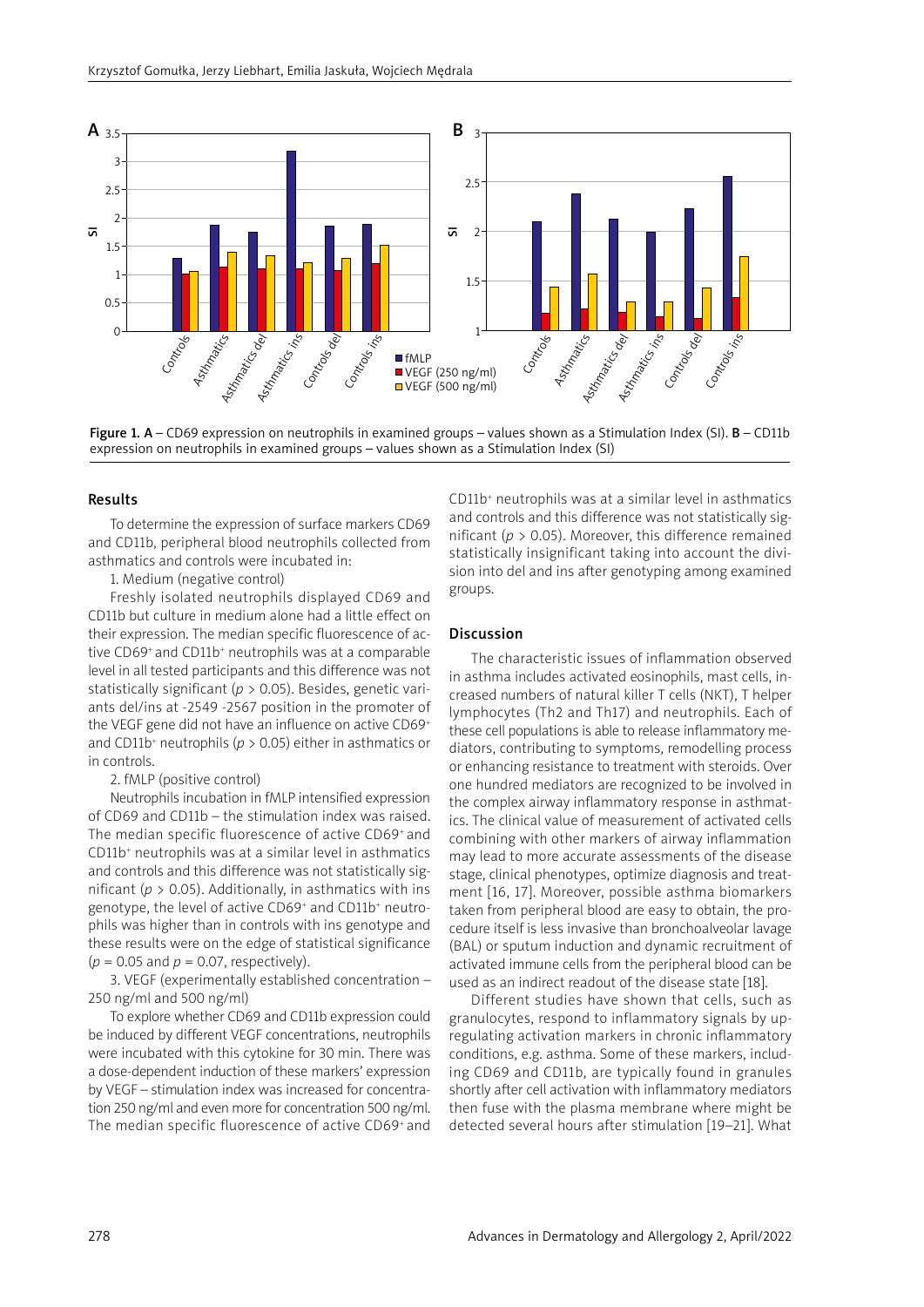is more, Fortunati *et al.* [22] compared the presence of markers on blood cells and tissue cells obtained from sputum and BAL and revealed that cells homing to the tissue under homeostatic conditions exhibit the same phenotype. In our previous study we have shown that an increased VEGF serum concentration is characteristic for patients with asthma, especially those with irreversible bronchoconstriction [23]. In other papers [24, 25], matters of basophils VEGF-activation and the potential contribution of VEGF gene polymorphism to the spontaneous increase of eosinophils activity (priming) in patients with asthma were suggested. Also, the genetic variant such as the del18 genotype in the promoter region of the VEGF gene was demonstrated as a possible factor connected with presence of and the risk of irreversible bronchoconstriction in asthmatics [26]. Interestingly, the above might indicate the influence of VEGF and its genetic region on different cell activation state in asthmatics.

In the current study, we found that peripheral blood neutrophils from patients with asthma express CD69 and CD11b on the surface. Obtained data indicate that stimulation of donor neutrophils with increasing concentrations of VEGF enhances the activity of these cells, while no statistically significant differences were noted between the expression of these markers. Also, different genetic variants in the VEGF-promoter region were not relevant to presence of CD69 and CD11b markers on the neutrophils membrane in the examined groups. Considering this context, it is very likely that VEGF is not a meaningful factor affecting neutrophil activation in asthmatics and CD69 and CD11b might be more valuable markers of an increment associated with asthma exacerbation, cell adhesion and transmigration through venular walls. On this basis, future cellular and biomarker evaluation of patients with obstructive airway diseases might be important in the everyday clinic practice [5, 27, 28]. Moreover, we also observed a slightly extend in CD69 and CD11b expression on fMLP stimulated neutrophils in asthmatics with the ins genotype in the promoter region of the VEGF gene. It can be presumed the potential contribution of the VEGF gene polymorphism to neutrophils activity (priming and stand-by) and because of that cells' response to various unspecific agents such as fMLF/fMLP released during intercurrent bacterial infection. Peripheral blood neutrophils being in different activation states may circulate to the airway endothelium leading to the process of airway inflammation, narrowing and remodelling. In the ongoing neutrophilic inflammatory process in asthmatics, secondary causes e.g. high-dose corticosteroid therapy, exposure to environmental pollution or cigarette smoke should also be considered [29]. Suggesting other signalling pathways, some limitations of our study may include the spectrum of membrane markers chosen for the flow cytometry protocol, VEGF concentrations selected experimentally, asthmatics not divided according to criteria based on the predominance of eosinophils or neutrophils and quite a small number of participants tested in terms of genetic research. Accordingly, it would be valuable to study expression a phenotyping panel with other neutrophil receptors (e.g. CD45, CD14, CD177) and another stimulus (e.g. cytokines or chemokines) on a greater sample in patients with the initial phase, during progression or exacerbation of asthma. Moreover, we agree that our work needs further examinations in different groups including eosinophil or not eosinophil subjects.

## Conclusions

Various immune cell types and cytokines are identified as important for asthma endotype definition. In conclusion, we present our findings to demonstrate that VEGF might insignificantly activate neutrophils in asthmatics. In addition, the modulated expression of CD69 and CD11b on peripheral neutrophils may be only suggested that is not related to potential contribution of the VEGF gene polymorphism in the asthmatic group of patients. An additional issue at stake is that peripheral neutrophils might be heterogeneous populations both with respect to the state of maturity and activation. Notwithstanding these handicaps, further elucidation of the neutrophilic inflammation and mechanisms underlying various signalling pathways and their interconnections may help to develop better targets of pharmacotherapy in asthma as an inflammatory disease.

# Acknowledgments

This study was supported by the Grant for the Young Scientists No. Pbmn 150 from the Medical University in Wroclaw, Poland (granted to KG). Authors thank Emilia Królewicz for laboratory analyses, Przemysław Czajka for genotyping and Urszula Gładysz for statistics.

## Conflict of interest

The authors declare no conflict of interest.

#### References

- 1. Nanda A, Wasan AN. Asthma in adults. Med Clin North Am 2020; 104: 95-108.
- 2. Sastre B, Rodrigo-Muñoz JM, Garcia-Sanchez DA, et al. Eosinophils: old players in a new game. J Investig Allergol Clin Immunol 2018; 28: 289-304.
- 3. Smith GA, Fearnley GW, Harrison MA, et al. Vascular endothelial growth factors: multitasking functionality in metabolism, health and disease. J Inherit Metab Dis 2015; 38: 753-63.
- 4. Apte RS, Chen DS, Ferrara N. VEGF in signaling and disease: beyond discovery and development. Cell 2019; 176: 1248-64.
- 5. Park SA, Jeong MS, Ha KT, Jang SB. Structure and function of vascular endothelial growth factor and its receptor system. BMB Rep 2018; 51: 73-8.